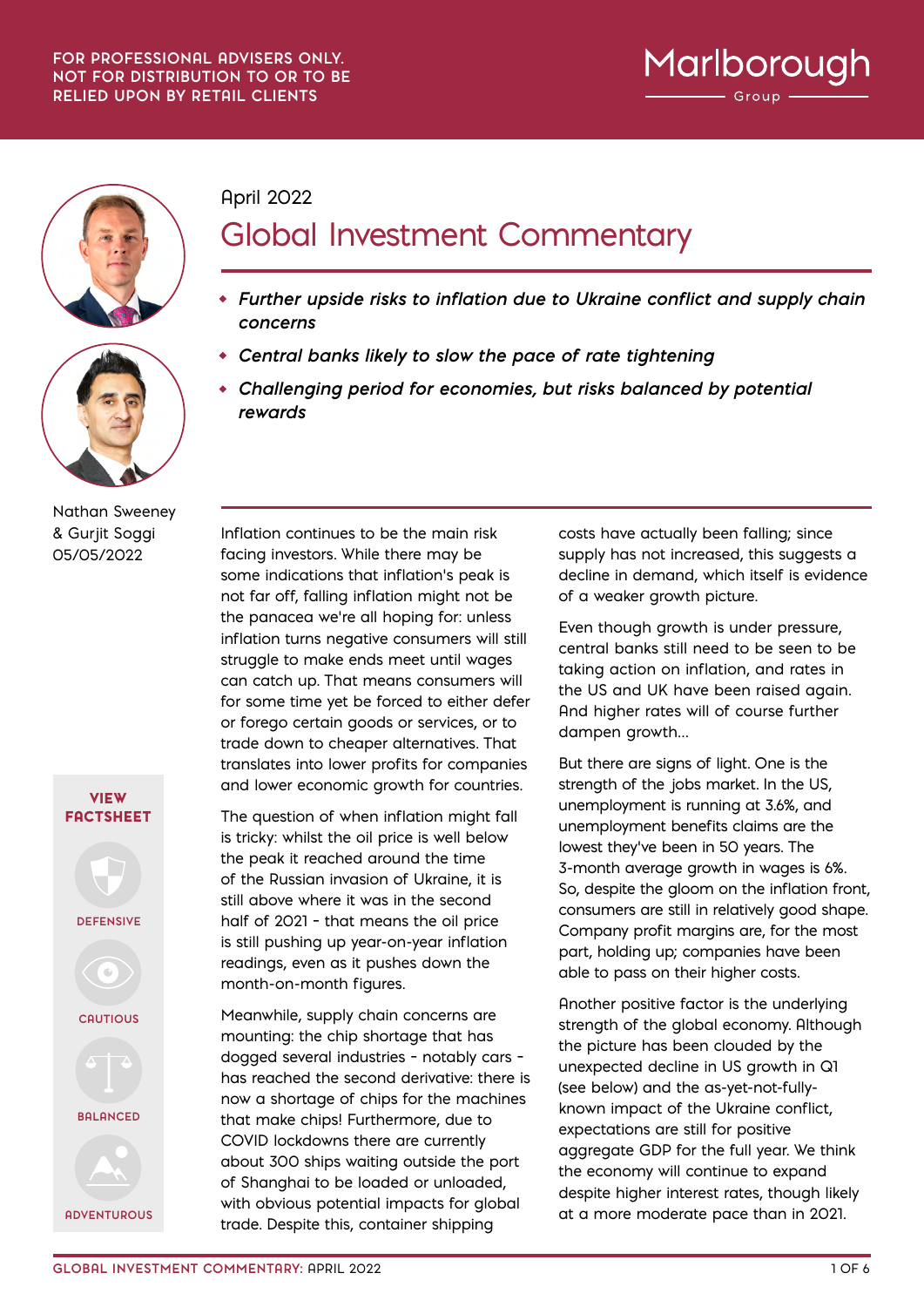

Finally, inflation itself might decline: Spain's inflation level in April dropped to 8.4%, down from the 9.8% reading in March. Could this be a hint of things to come? If inflation was to fall from here, central banks would no longer be obliged to raise interest rates as quickly, or as much. The dramatic ratcheting up of policy-tightening expectations has taken its toll on fixed-income investments, with bond returns (measured by the Barclays US Aggregate Bond Index) suffering their worst performance periods since 1990. We don't expect an immediate or complete reversal of the losses, but history shows that bonds have typically rebounded modestly after poor periods of returns. The experience in 1994 saw bonds under pressure for the first two quarters of the Fed tightening cycle, but bonds returned 3.6% over the subsequent two quarters even as the Fed increased policy rates.

Looking more broadly at a balanced portfolio, while the first quarter of this year saw both stocks and bonds come under pressure, in the last 40 years, when a 60% equity, 40% bond portfolio experienced a quarterly decline of more than 5% (which happened 12 times), the average return in the following 12 months was 11.8%.

We are still maintaining our overall neutral position in equities: while there are clear and present risks, most of these have been discounted already, and there is plenty of potential upside. On the fixed income side, our preference is still for shorter-duration exposure, to minimise the impacts of rising rates. But with the growth picture weakening, and the potential for inflation to undershoot expectations, we will be considering this carefully in the weeks ahead.



Source: Morningstar Direct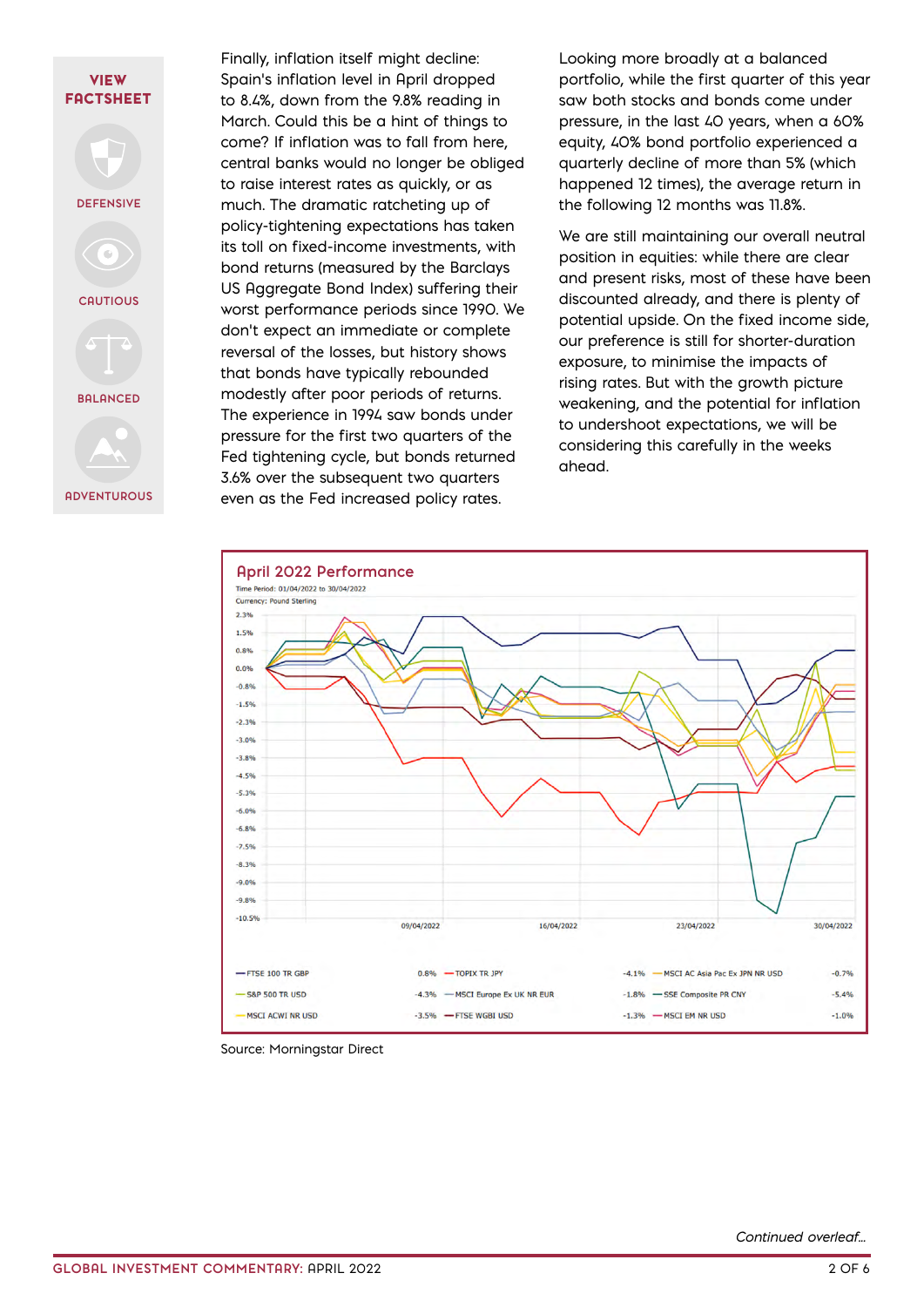



Source: Morningstar Direct



Source: Morningstar Direct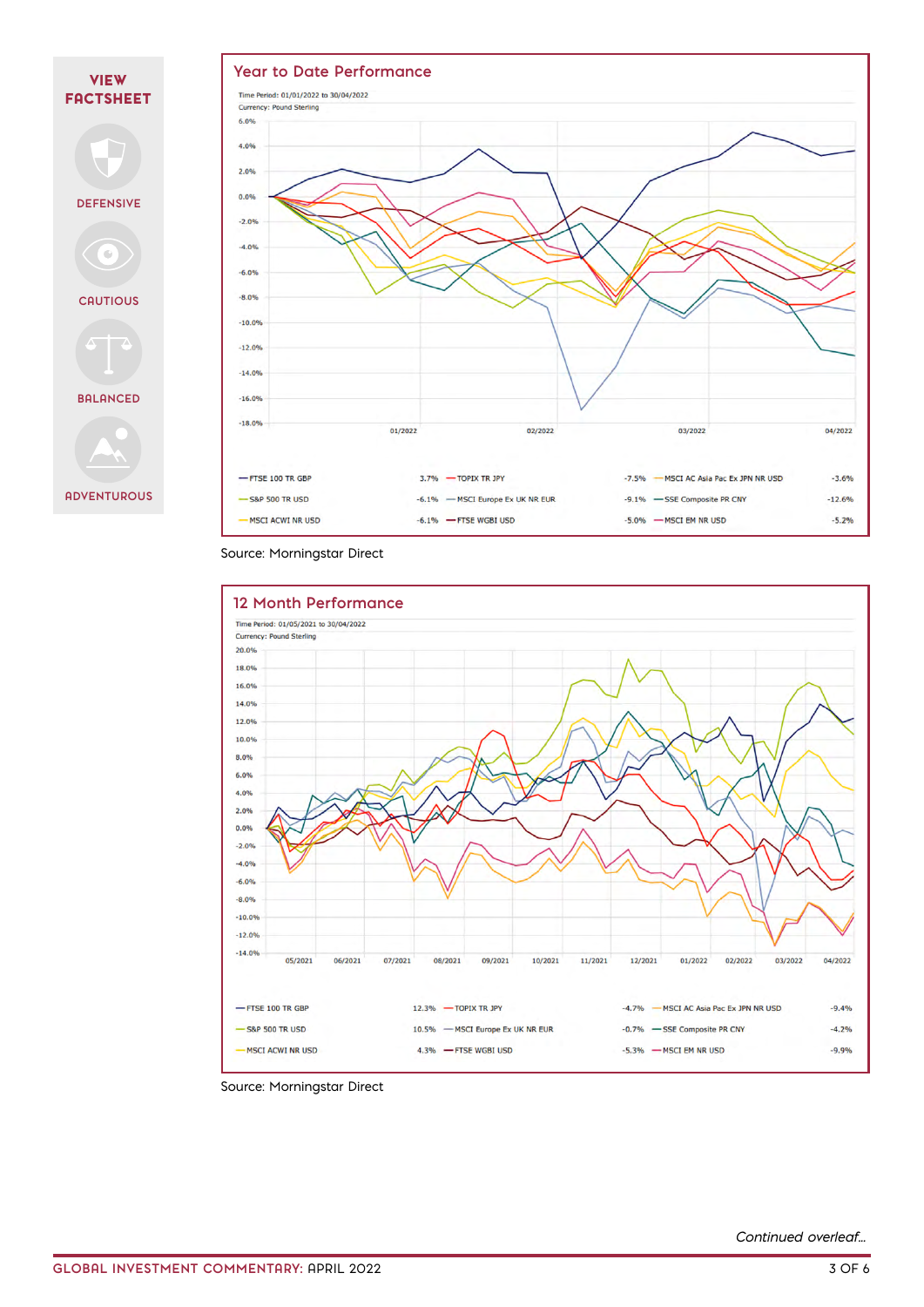#### VIEW FACTSHEET

**DEFENSIVE**

**CAUTIOUS**

**BALANCED**

**ADVENTUROUS**

# • *UK economy and market well-placed in the changing environment*

In a difficult month for equities around the world, the UK was the only major stock market to post positive returns. Part of this is down to the structure of the UK market, with high exposure to oil and banking stocks which are doing well in the current environment. But another factor is the weakness of sterling, especially when measured against the US dollar. 75% of the revenues of FTSE 100 companies are earned offshore and translating these foreign revenues back at a lower exchange rate boosts sterling profits.

The weaker sterling has also lessened the blow for UK-based investors in offshore markets. See the table below: in local currency terms, the MSCI World index fell by 8%, but for sterling-based investors the loss was about 3.5%. Global bonds lost almost 6%, but in sterling terms the loss was a more palatable 1.3%.

We have maintained our overweight stance throughout 2022.

#### **US**

**UK**

## *• "Soft patch" in Q1, but underlying economic strength*

The preliminary estimate of first-quarter GDP showed economic growth declined by 1.4%, marking the first contraction since the pandemic. The negative quarterly growth is a bit of a technical anomaly, though, in part a cooling off after last year's aggressive inventory rebuild and widening trade deficits and other pandemic-related factors. But as we noted above, the underlying picture is still relatively strong, and we think the economy will continue to expand despite higher interest rates.

During April, companies issued their first-quarter earnings results. There were some notable surprises as several index heavyweights missed analyst expectations. This includes the likes of Alphabet (Google), Amazon, Apple, Meta (Facebook), and Microsoft, which together make up 21% of the S&P 500. Results indicated that growth is slowing, although there was also evidence that long-term

trends, like digital transformation, remain alive and well. Many of these companies have used the recent earnings season to manage investors' expectations downwards, which leaves room for an upside surprise when they report their next earnings results. Netflix would be a good example: subscriber numbers fell by two hundred thousand in the first quarter of 2021. However, Netflix said they expect to lose two million subscribers in the second quarter. That's a huge decline, so there is room for a positive surprise.

During April we moved from underweight back to neutral in US equities. The sharp declines in share prices have brought valuations down from previous high levels, and the physical and economic distance from the Ukraine could make the US a safe haven in uncertain times.

## **Europe**

### *• Gloomy economic picture, but already discounted by markets*

Events in Ukraine continue to weigh on Europe. Economic growth in Q1 2022 was a paltry 0.2% and inflation reached a new record of 7.5%. Gas supplies from Russia to Poland and Bulgaria have been cut, and EU has now laid out a plan to ban imports of Russian oil by the end of the year. A tit-for-tat response is expected. All of this is leading to higher inflation, lower consumer confidence, and lower spending – a gloomy picture. As with sterling, Euro weakness might be the saving grace for European stocks, along with the fact that much of the bad news has already been priced in. We remain neutral.

## **Asia and Emerging Markets**

## *• Growth challenges, but monetary policy remains supportive*

We noted supply chain concerns above; China's "zero-Covid" policy, and strict lockdowns in Shenzhen, Shanghai and Beijing will exacerbate these concerns. China's central bank has reacted by easing interest rates and providing a liquidity injection. In the meantime, growth levels are holding up relatively well, with Q1 GDP growth at 4.8%.

*Continued overleaf...*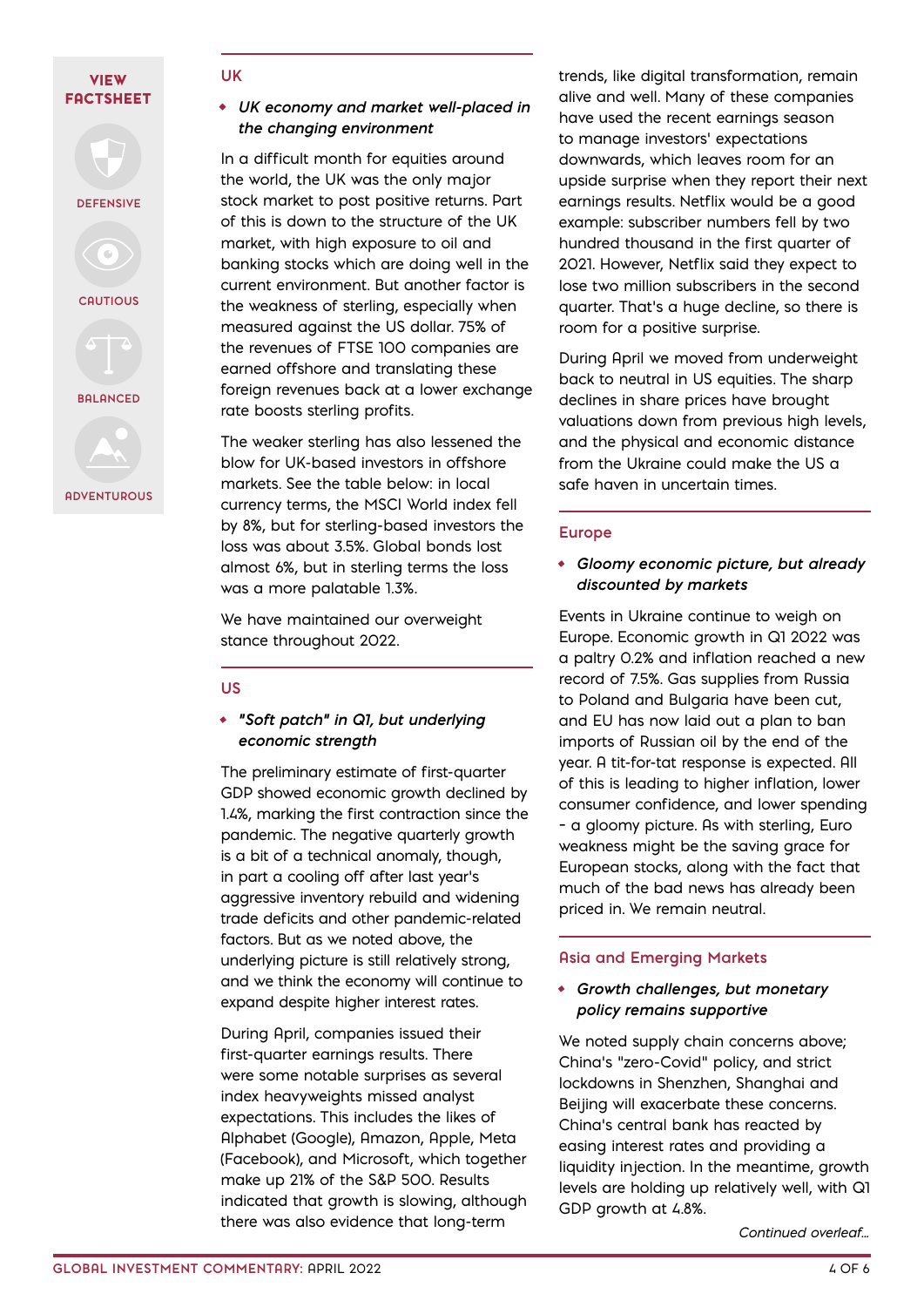#### **Fixed Income**

#### *• Upside risks to inflation persist, but bad news baked in*

Despite the gloomy economic outlook, yield curves have not properly inverted: shorter-dated bonds still have yields below longer-dated bonds. When the reverse is true, it is because bond investors are anticipating lower inflation in the future, which can generally only happen when

growth declines. Although global growth will suffer a hit from the Ukraine conflict, we still believe a global recession will be avoided. But with a lot of bad news baked into bond prices, and the potential for inflation to undershoot expectations, the fixed income market may now offer decent value. We are maintaining our short duration stance for now, but are considering moving back to neutral.

#### **Market Round Up**

| Performance of major markets      | April                           |                   | <b>Year to Date</b>      |                   | 12 months to 30th April         |                   |
|-----------------------------------|---------------------------------|-------------------|--------------------------|-------------------|---------------------------------|-------------------|
|                                   | <b>Sterling</b><br><b>Terms</b> | Local<br>Currency | Sterling<br><b>Terms</b> | Local<br>Currency | <b>Sterling</b><br><b>Terms</b> | Local<br>Currency |
| <b>UK (FTSE 100)</b>              | 0.76%                           | 0.76%             | 3.66%                    | 3.66%             | 12.35%                          | 12.35%            |
| <b>US (S&amp;P 500)</b>           | $-4.27%$                        | $-8.72$           | $-6.05%$                 | $-12.92%$         | 10.51%                          | 0.21%             |
| Europe (MSCI Europe Ex UK)        | $-1.83%$                        | $-1.27%$          | $-9.09%$                 | $-9.16%$          | $-0.68%$                        | 2.77%             |
| Asia (MSCI Asia Pac Ex Japan)     | $-0.69%$                        | $-5.30%$          | $-3.65%$                 | $-10.69%$         | $-9.45%$                        | $-17.89%$         |
| Japan (TOPIX TR JPY)              | $-4.11%$                        | $-2.40%$          | $-7.51%$                 | $-3.54%$          | $-4.69%$                        | 2.45%             |
| <b>China (SSE Composite)</b>      | $-5.38%$                        | $-6.31%$          | $-12.62%$                | $-16.28%$         | $-4.22%$                        | $-11.60%$         |
| <b>Emerging Markets (MSCI EM)</b> | $-0.96%$                        | $-5.56%$          | $-5.23%$                 | $-12.15%$         | $-9.93%$                        | $-18.33%$         |
| All World (MSCI ACWI)             | $-3.52%$                        | $-8.00%$          | $-6.07%$                 | $-12.94%$         | 4.28%                           | $-5.44%$          |
| World Govt Bonds (FTSE WGBI)      | $-1.29%$                        | $-5.88%$          | $-5.02%$                 | $-11.96%$         | $-5.33%$                        | $-14.15%$         |

Source: Morningstar Direct

#### **Risk Warnings**

The following is a summary only of some key items in the Prospectus.

Capital is at risk. Investors in Protected Cell Company (PCC) must have the financial expertise and willingness to accept the risks inherent in this investment.

Past performance is not a reliable indicator of current or future performance and should not be the sole factor considered when selecting funds.

The Master funds will be exposed to stock markets. Stock market prices can move irrationally and be affected unpredictably by diverse factors, including political and economic events.

It should be appreciated that the value of Shares is not guaranteed and may go down as well as up and that investors may not receive, on redemption of their Shares, the amount that they originally invested.

Investment in the Company should only be undertaken as part of a diversified investment portfolio. Investment in the Shares should be viewed as a medium to long term investment.

Shares may not be redeemed otherwise than on any Dealing Day.

There will not be any secondary market in the shares of the Company.